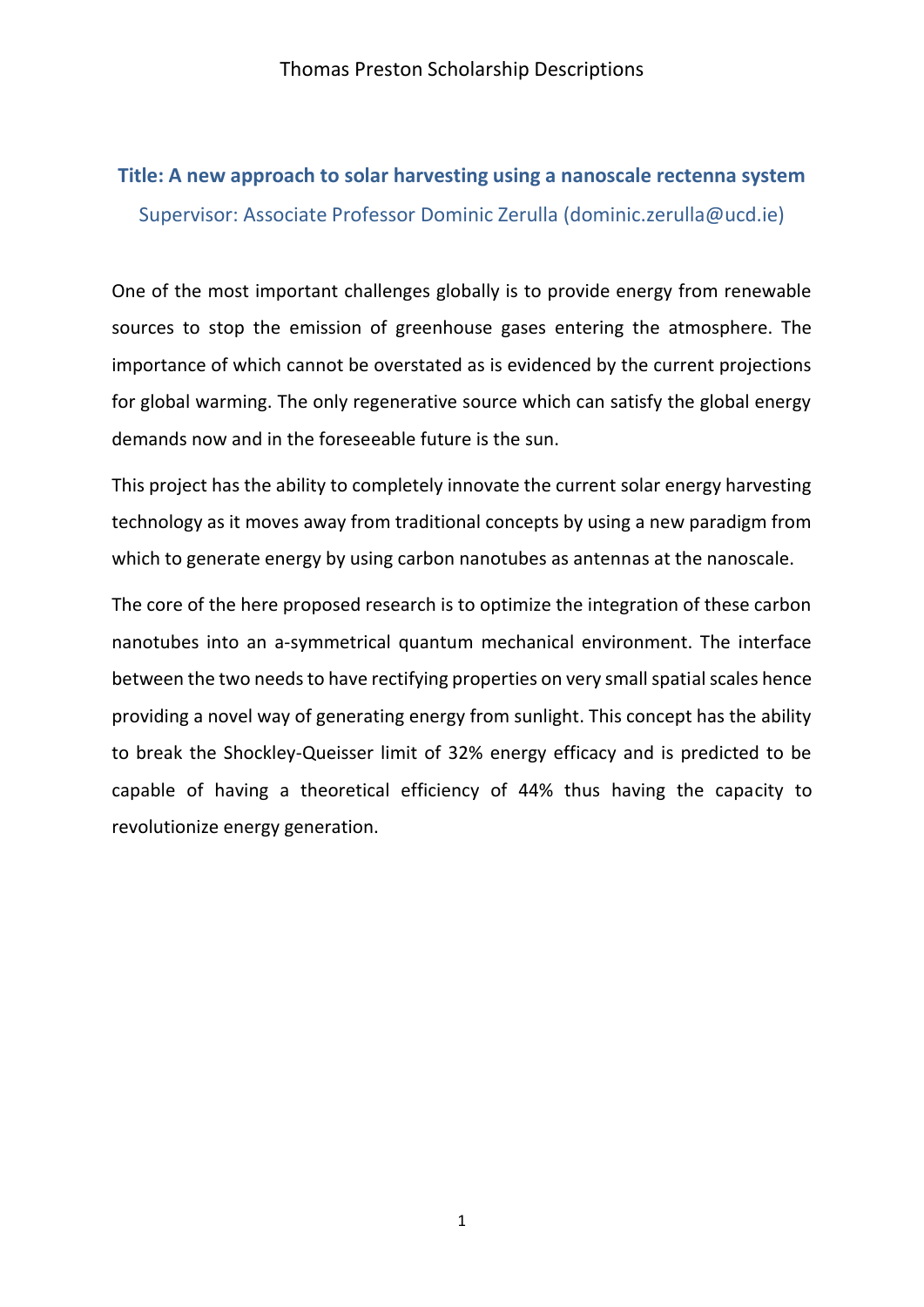### **Advanced wavefront sensing and control for optical microscopy**

Supervisor: Dr. Brian Vohnsen [\(brian.vohnsen@ucd.ie\)](mailto:brian.vohnsen@ucd.ie)

Accurate sensing and control of aberrations is vital in many fields including astronomy, microscopy, ophthalmology and laser-based light sources. With this project we wish to explore wavefront sensing and control for advanced optical microscopy. A Hartmann-Shack wavefront sensor is commonly used in adaptive optics systems but blind deconvolution methods offer significant advantages by avoiding the use of a camera and allowing for single-pixel-based imaging. Optical control of aberrations can also be used to image through opaque highly scattering optical materials, to modify the point-spread-function in optical imaging, and for beam engineering. We will use the knowledge gained to develop novel wavefront sensors as viable alternatives to the Hartmann-Shack wavefront sensor and spatial light modulators to control polarization and exposure conditions of biologically relevant samples. This includes imaging of ocular tissues with two-photon microscopy in collaboration with US-based collaborators and novel material pattering techniques for waveguide-based ophthalmic materials. Systems and applications will be optimized in terms of resolution, contrast and sensitivity.

*Advanced Optical Imaging Group, School of Physics, University College Dublin, Ireland*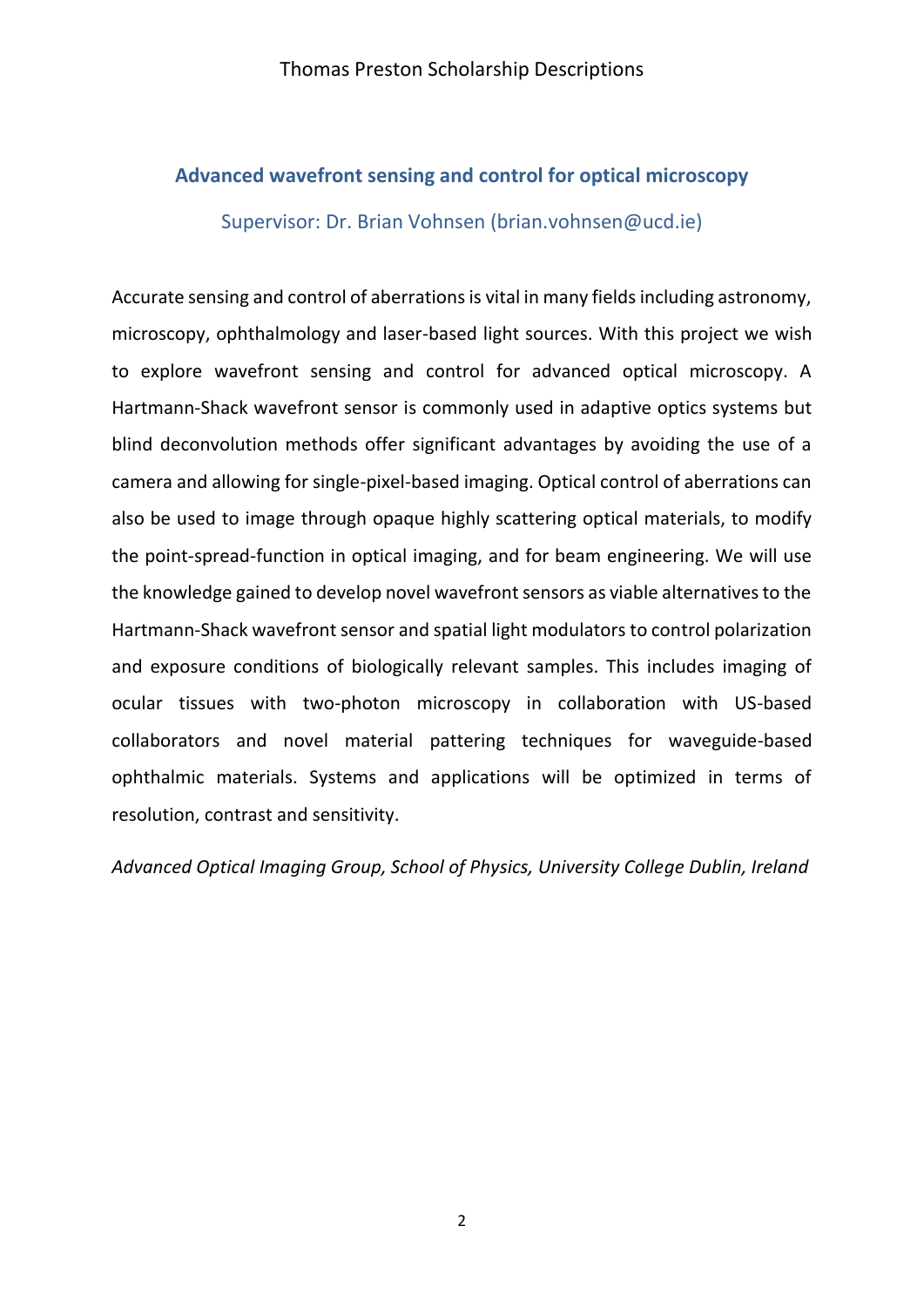### **Title: Black holes and exploding stars**

#### Supervisor: Dr Morgan Fraser (morgan.fraser@ucd.ie)

Every night, survey telescopes scan the sky looking for exotic astronomical transients such as supernovae, stellar eruptions, and flares from accreting black holes. Recently, we have had considerable success finding a rare class of transients called "tidal disruption events" (TDEs), which occur when a star passes within the tidal radius of a massive black hole, and is ripped apart (Leloudas, Fraser et al, 2017, Nature Astronomy). Such TDEs are accompanied by a burst of light across the electromagnetic spectrum, and can be used to probe otherwise unobservable black holes. As part of this PhD, you will use world class telescopes (including the European Southern Observatory in Chile) to find, characterise and understand TDEs. Using observational data, and in collaboration with theoreticians, you will work to unlock some of the most mysterious objects in the Universe.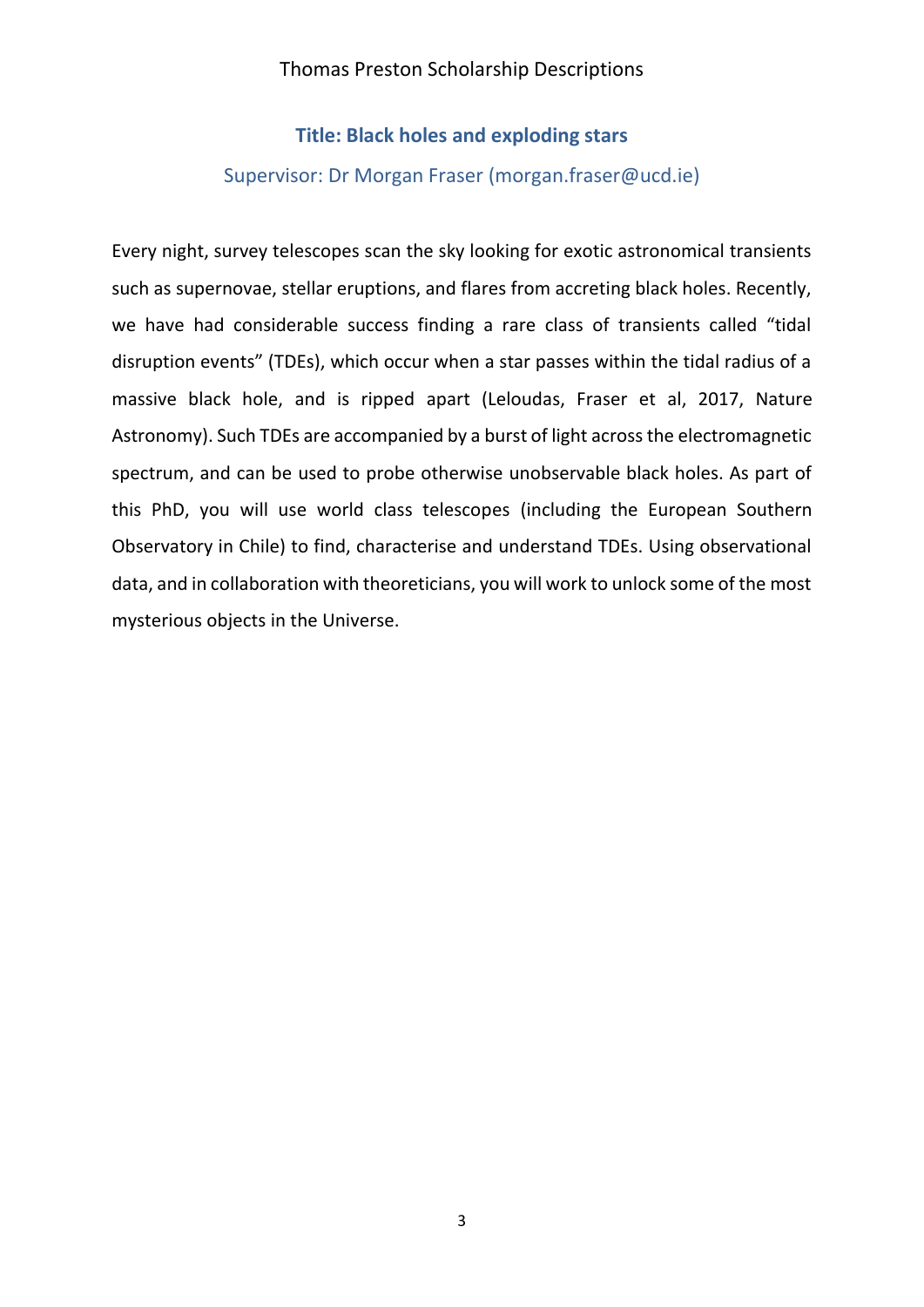### **Title: Central Exclusive Physics at LHCB**  Supervisor: Prof Ronan McNulty (ronan.mcnulty@ucd.ie)

The strong force is mediated by coloured gluons so interactions at the LHC usually produce hundreds of hadrons. However, colourless propagators (e.g. Pomerons) also exist in QCD and interactions via two Pomerons result in a very unusual experimental signature at the LHC of just a very few particles (Central Exclusive Production). Studying these tells us about the fundamental nature of QCD, allows a determination of the gluon content of the proton, and is a mechanism to discover exotic particles like tetraquarks and glueballs.

In this Ph.D. project the student will go to CERN, collect data on the LHCb experiment and analyse it to obtain a sample of Central Exclusive Events. Signals for known resonances (Jpsi, rho, f2) will be found and their cross-sections determined. Then searches will be made for unknown resonances whose observation would be evidence for new tetraquark states, glueballs, or new physics.

### *Further reading:*

*<a href=["http://arxiv.org/abs/arXiv:1409.8113"](http://arxiv.org/abs/arXiv:1409.8113) target="\_blank">arXiv:1409.8113</a>, <a href=["http://arxiv.org/abs/arXiv:1407.5973"](http://arxiv.org/abs/arXiv:1407.5973) target="\_blank">arXiv:1407.5973</a>, <a href=["http://arxiv.org/abs/arXiv:1401.3288"](http://arxiv.org/abs/arXiv:1401.3288) target="\_blank">arXiv:1401.3288</a>)*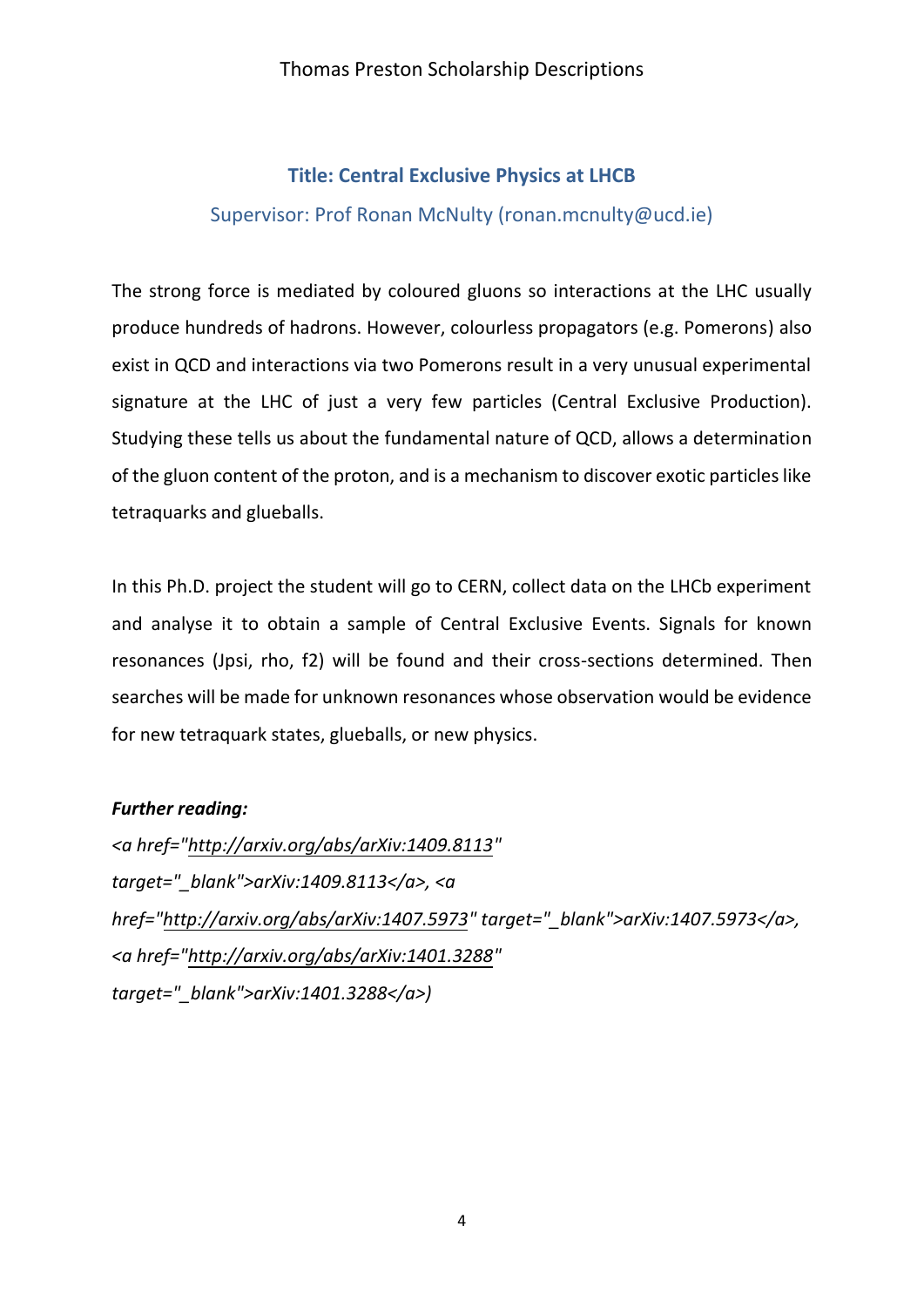# **Title: Detecting gamma-ray bursts using CubeSats in the gravitational waves era**

#### Supervisor: Sheila McBreen (sheila.mcbreen@ucd.ie)

Abstract: Gravitational waves (GW) were detected for the first time in 2015 thereby opening up an uncharted realm of astrophysics. GWs from a neutron star merger in coincidence with a short gamma-ray burst in a nearby galaxy were detected August 2017 marking first discovery of a electromagnetic counterpart of a gravitational wave source. There is an urgent need for gamma-ray space missions during the GW era and this need can be met by a coordinated fleet of small satellites. CubeSats are miniaturised platforms that carry payloads from 1-12 U (where 1 U = 10 cm^3 and are delivered into orbit with other satellites, substantially reducing the cost and development lifecycle. The Gamma-ray Investigation of the Full Transient Sky (GIFTS) project will further develop a novel gamma-ray module previously developed in UCD and for the EIRSAT-1 mission which can be replicated and used in a constellation of gamma-ray small satellites. The GIFTS CubeSat module design will comprise scintillators, Silicon PhotoMultipliers plus digital readout and be designed for a 6 U CubeSat. GIFTS will collaborate with colleagues at NASA, ESA, NSSTC and UNH, SensL and IDEAS.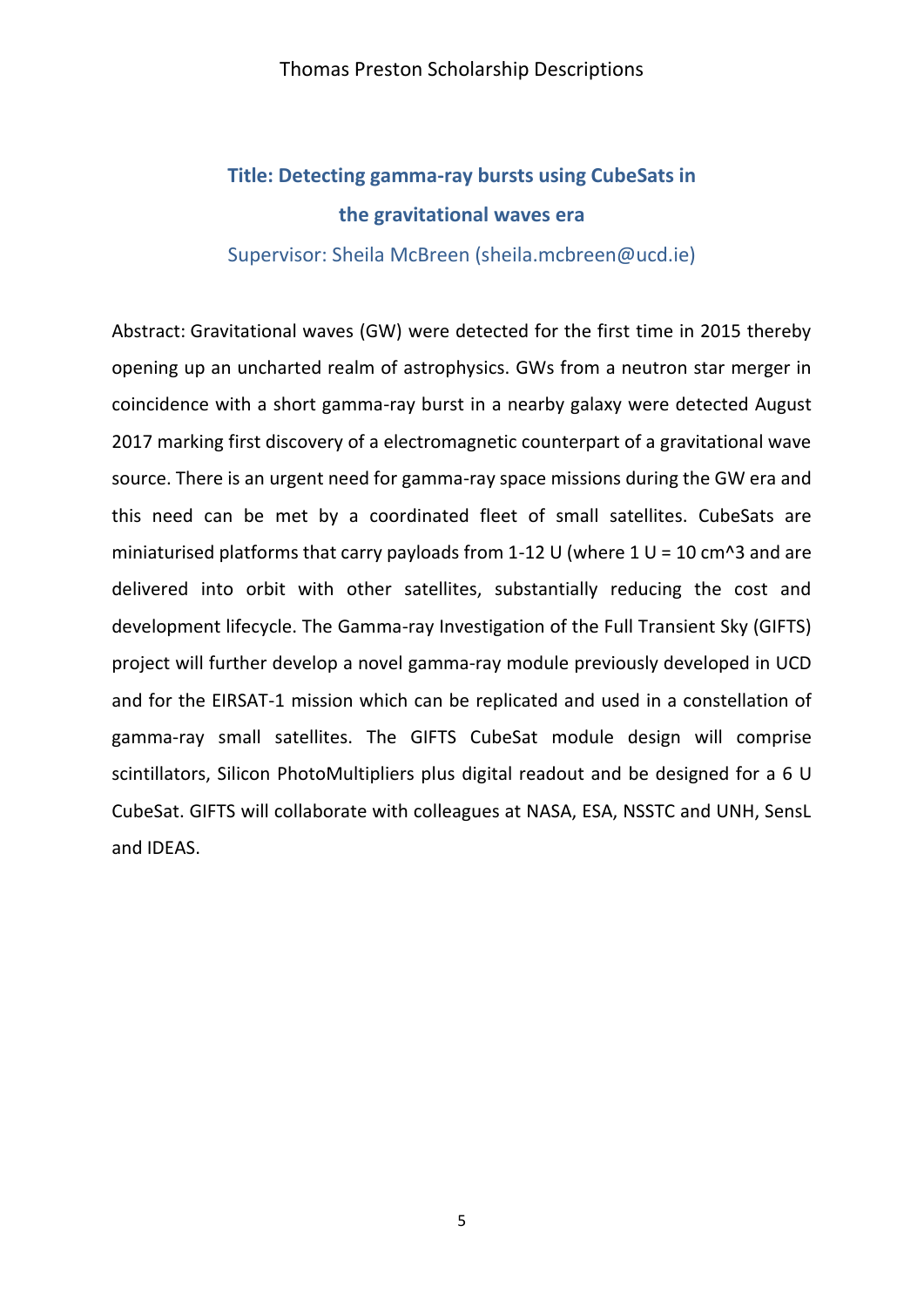### **Title: Fundamental physics and new messengers**

### Supervisor: Professor Lorraine Hanlon (lorraine.hanlon@ucd.ie)

Future gamma-ray space observatories will operate in a maturing gravitational wave and multi-messenger epoch. The recent detection of a gamma-ray burst and a gravitational wave event associated with the merger of two neutron stars confirms the fundamental physics that can be revealed by such events. New constraints on, for example, the deviation of the speed of gravity from the speed of light and on violations of Lorentz invariance and the equivalence principle, have been made possible by this landmark discovery. To prepare for this new era of astrophysics, quantitative assessment and optimisation of the performance of future gamma-ray experiment designs will be carried out, using computer simulations and laboratory measurements, in collaboration with global partners and space agencies.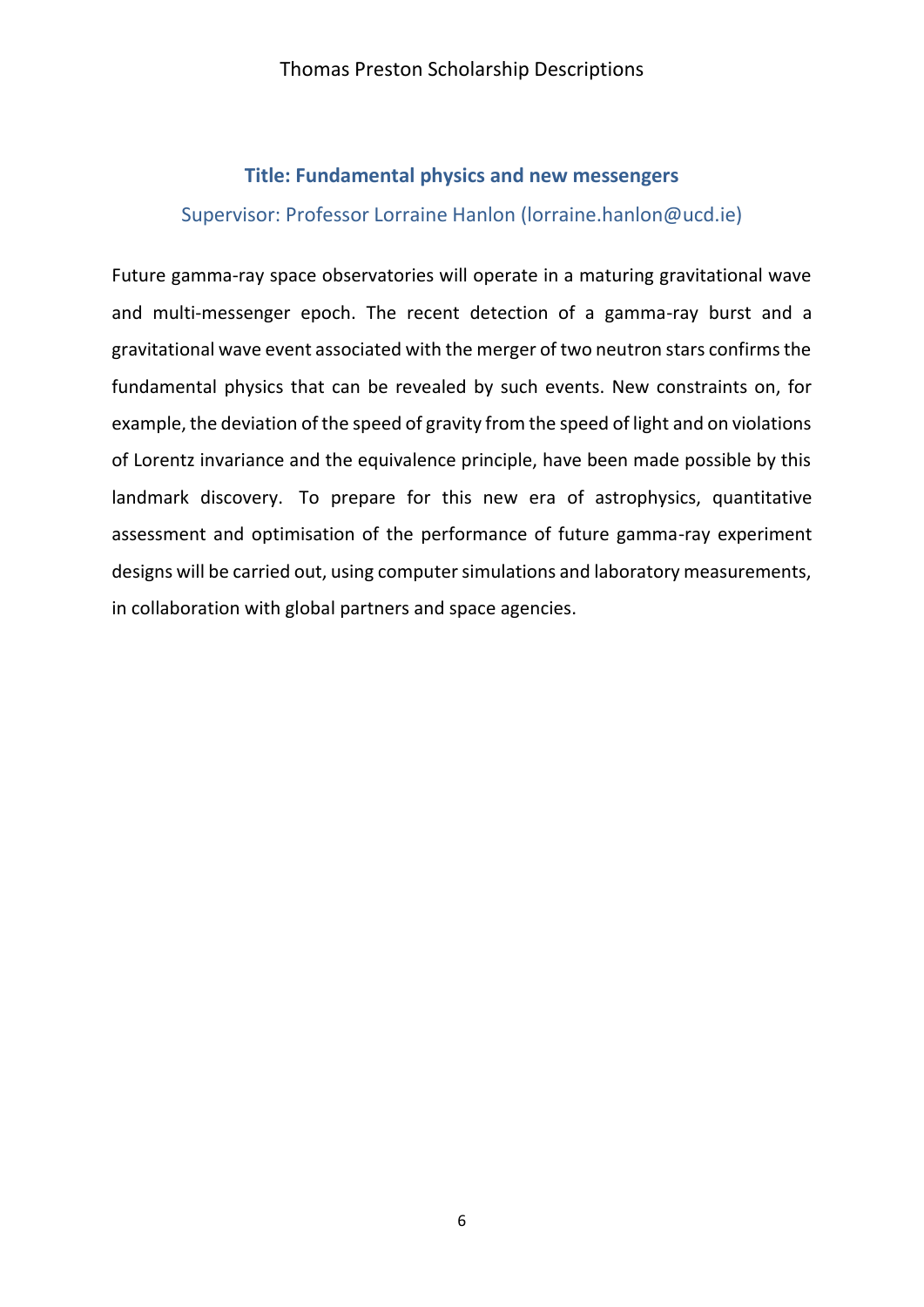### **Title: Fundamental theory for novel nanoelectronic devices**  Supervisor: Dr Andrew Mitchell (andrew.mitchell@ucd.ie)

When nanoscale components are incorporated into electronic circuits, the laws of quantum mechanics govern their basic properties. Striking phenomena such as entanglement and quantum interference can appear, and have no classical analogue. The next generation of miniaturized electronics must overcome the limitations of traditional design paradigms by exploiting the novel functionality of the nano. However, the fundamental physics of nanoelectronic devices is notoriously complex and in many cases a theoretical framework to understand their physical properties is missing. Presently the experimental approach is ad hoc and device characterization is poor. Clearly basic theoretical research in this area is a prerequisite for future rational design of new devices with novel quantum functionality.

A Thomas Preston Scholarship would allow a talented student to undertake important cutting-edge work in this emerging area of theoretical nanoscience. In particular, the focus will be on the underlying theory of single-molecule transistors, where new possibilities arise from the complex interplay between quantum interference due to competing electron transport pathways through the molecule, and entanglement from strong interactions between the highly confined electrons. We will develop a unified conceptual framework to model such single-molecule devices, treating these effects exactly and on an equal footing for the first time. We will also develop and perform state-of-the-art numerical simulations for quantum transport through realistic molecular junctions which we predict to realize novel functionality. Fundamentally, this research will address the challenge of how to harness the robust and reproducible chemical complexity provided by nature in single molecule devices.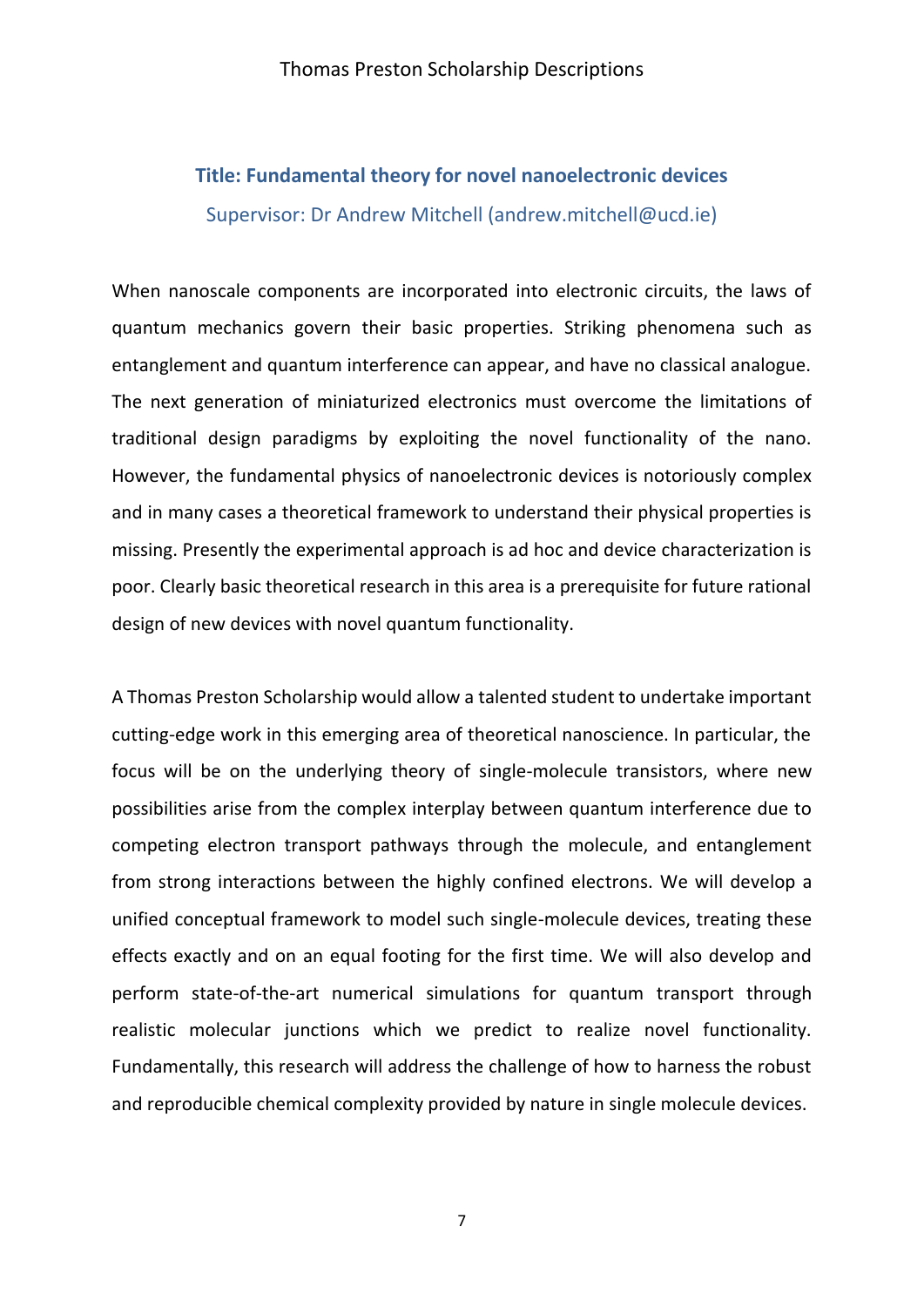#### **Title: Gamma-ray bursts in the multi-messenger era**

Supervisor: Dr Antonio Martin-Carillo (antonio.martin-carrillo@ucd.ie)

Gamma-Ray Bursts (GRBs) are intense flashes of gamma-rays that last from milliseconds to hundreds of seconds. They are the most powerful electromagnetic (EM) explosions in the universe, accelerating matter to near the speed of light in a narrow jet, producing the luminous flash of gamma-rays that allows these cosmic lighthouses to be seen back to the era of the first population of stars. 'Long' GRBs, lasting >2 seconds, are associated with the catastrophic core-collapse of supermassive stars into black holes. After the initial burst, a longer-lived afterglow is observed to radiate emitting from in radio-waves to X-rays, visible light and radio waves, which decays as a power-law with time. Coalescing binaries, thought to be the progenitors of the 'short' GRBs (<2 seconds), are widely viewed as the most promising gravitational wave (GW) candidate sources. The recent ground-breaking discovery of the first neutron star merger seen simultaneously as a short GRB and as a GW by LIGO/Virgo (GW170817) has opened up a new era of astrophysics confirming the nature of short GRBs and providing the best observation so far of a kilonova. GRBs and GWs are at the frontiers of astrophysics, playing a pivotal role in e.g. cosmology, stellar evolution, relativistic processes and formation of compact objects (black holes and neutron stars). The complex phenomenology of GRBs demands comprehensive space and ground-based multi-wavelength observations. The in-depth analysis required to contribute new understanding of these sources requires theoretical understanding, physical interpretation, computational modelling and data analysis.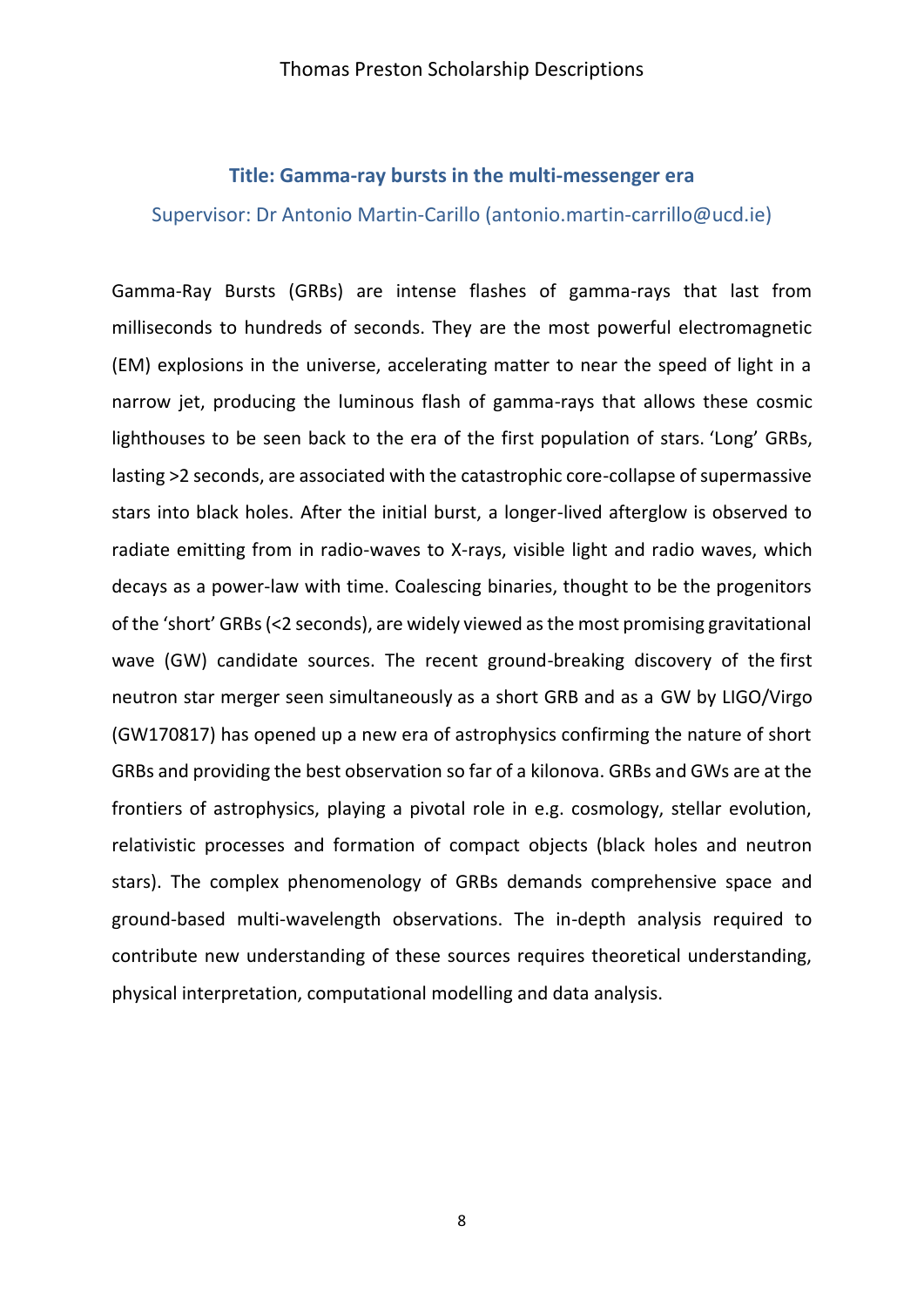### **Title: High definition sub-diffraction limited imaging using non-linear structured illumination**

Supervisor: Associate Professor Dominic Zerulla (dominic.zerulla@ucd.ie)

Fluorescence microscopy is one of the most important key technologies for imaging of molecules, sub-cellular structures, and bio-medical processes in cells. However, it is limited by the Abbe diffraction limit of optics, namely a lateral resolution of  $\lambda/(2NA)$ , where NA is the numerical aperture of the objective lens and  $\lambda$  is the wavelength of the emission light, limiting the attainable spatial resolution to ~200 nm for visible light.

Although this limit is a universal principle that cannot be broken directly, Structured Illumination Microscopy (SIM) is able to code high resolution information into the low resolution supported region of the microscope and thus circumvent the limit. The required additional information is generated in SIM by illuminating the object with a periodic pattern. The here described project is exploiting non-linear optical effects and surface bound evanescent waves to generate highly spatially confined illumination patterns in a precision interferometric device which will routinely yield super resolutions < 50 nm.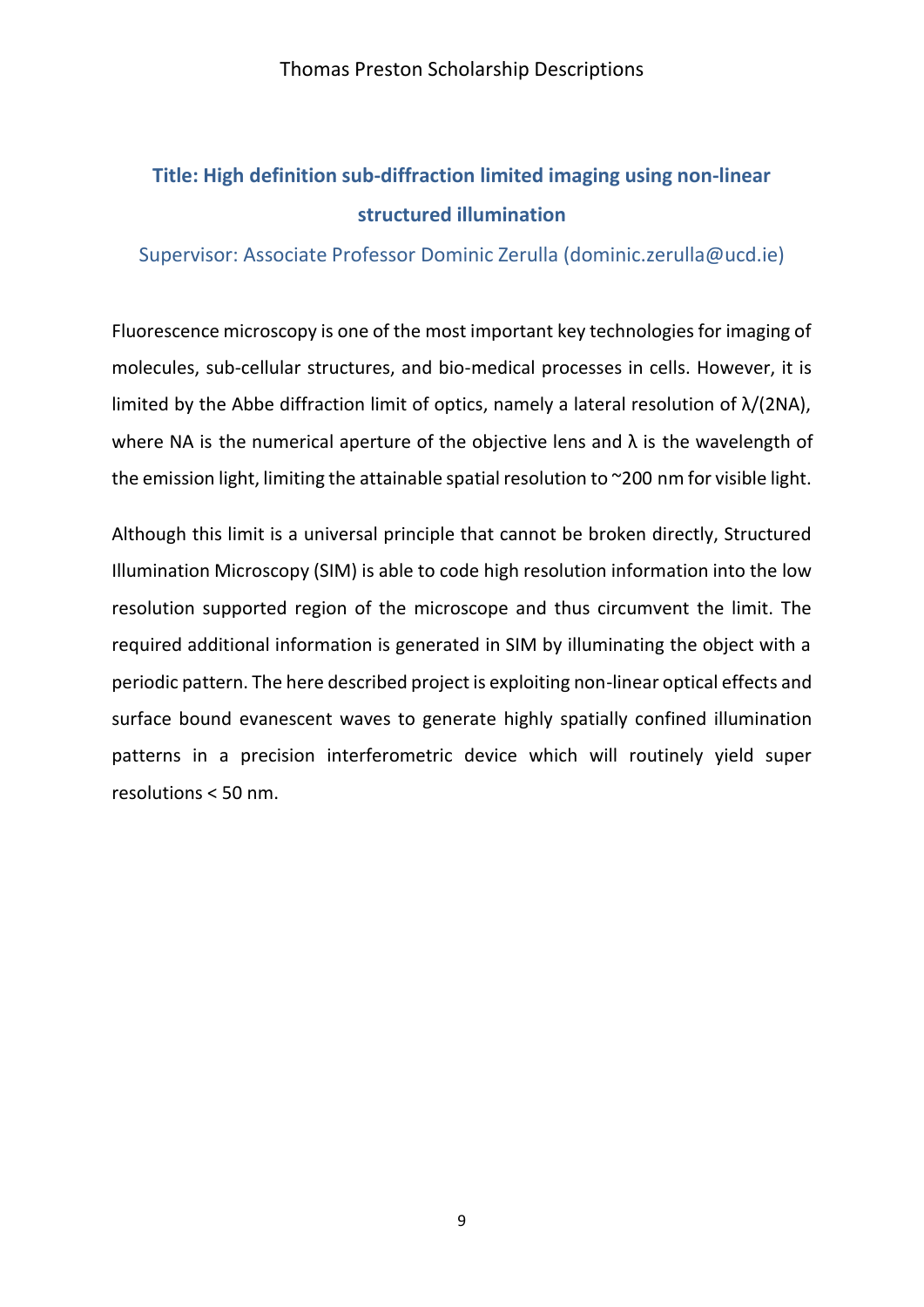### **Title: High-Energy Studies of Active Galactic Nuclei**

Supervisor: Associate Professor John Quinn (john.quinn@ucd.ie)

The High Energy Astrophysics Group has opportunities for projects entailing the study of Active Galactic Nuclei. The group is a founding member of the VERITAS collaboration, which operates an array of four imaging atmospheric Cherenkov telescopes in Arizona for very-high-energy (VHE) gamma-ray astronomy above 100 GeV, and is also participating in the CTA collaboration, which is constructing the nextgeneration of ground-based gamma-ray observatories. Projects utilising the VHE observations of blazars include combining the measurements with multiwavelength data from instruments such as Swift and Fermi-LAT, to constrain models of the emission processes in jets, and using the VHE data to study cosmological fields such as the extragalactic background light and the intergalactic magnetic field. The group is also a member of the I-LOFAR consortium that in 2017 installed an international LOFAR radio telescope station in Ireland. Opportunities for studying AGN with LOFAR include high resolution studies of select objects as well as surveys of many objects through the LOFAR AGN Survey group.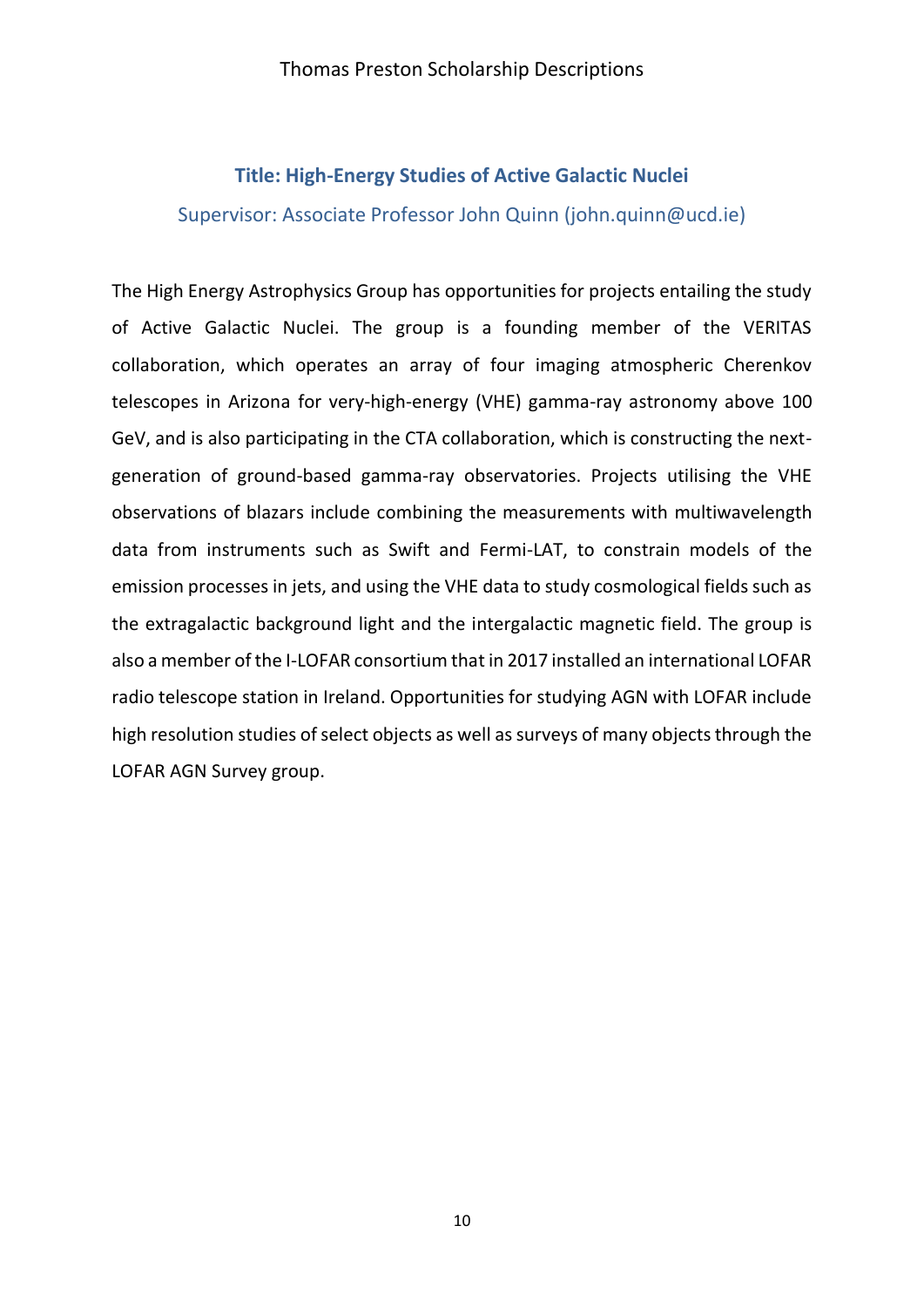# **Title: Investigation of the double photoionization mechanism in aromatic hydrocarbons.**

Supervisor: Associate Professor Emma Sokell [\(emma.sokell@ucd.ie\)](mailto:emma.sokell@ucd.ie)

### <http://www.ucd.ie/research/people/physics/assoc%20professoremmasokell/>

Double photoionization (DPI) results in the emission of two electrons following the absorption of a single photon. DPI may be divided into direct and indirect processes and arises from electron-electron correlation. In indirect double photoionization, the process proceeds via resonant absorption of the photon to create an excited neutral [E. Sokell et al, Phys. Rev. Lett. **110,** 083001 (2013)] or singly ionized state, which subsequently decays to result in two electrons in the continuum and a doubly charged ion. Recently studies, in which the ratio of doubly charged to all parent ions was measured as a function of photon energy using time-of-flight spectroscopy, have revealed that a mechanism beyond the usual direct 'knock-out' mechanism is required to explain the data for aromatic hydrocarbons [R. Wehlitz et al, Phys. Rev. Lett. **109,** 193001 (2012)].

The aim of this project is to investigate double photoionization (DPI) in aromatic hydrocarbons, using angle-resolved and coincidence photoelectron spectroscopy. Specifically, a proposed new double photoionisation mechanism, involving Cooper pair formation in aromatic hydrocarbons due to their high degree of symmetry, will be explored by recording photoelectron-photoelectron coincidence spectra. These fully differential studies provide detailed information about the DPI process and will extend the previous work of Wehlitz et al.

There is a connection between aromatic hydrocarbons and graphene, and advances in the understanding of these molecules may have a bearing on our knowledge of unconventional superconductors including graphene.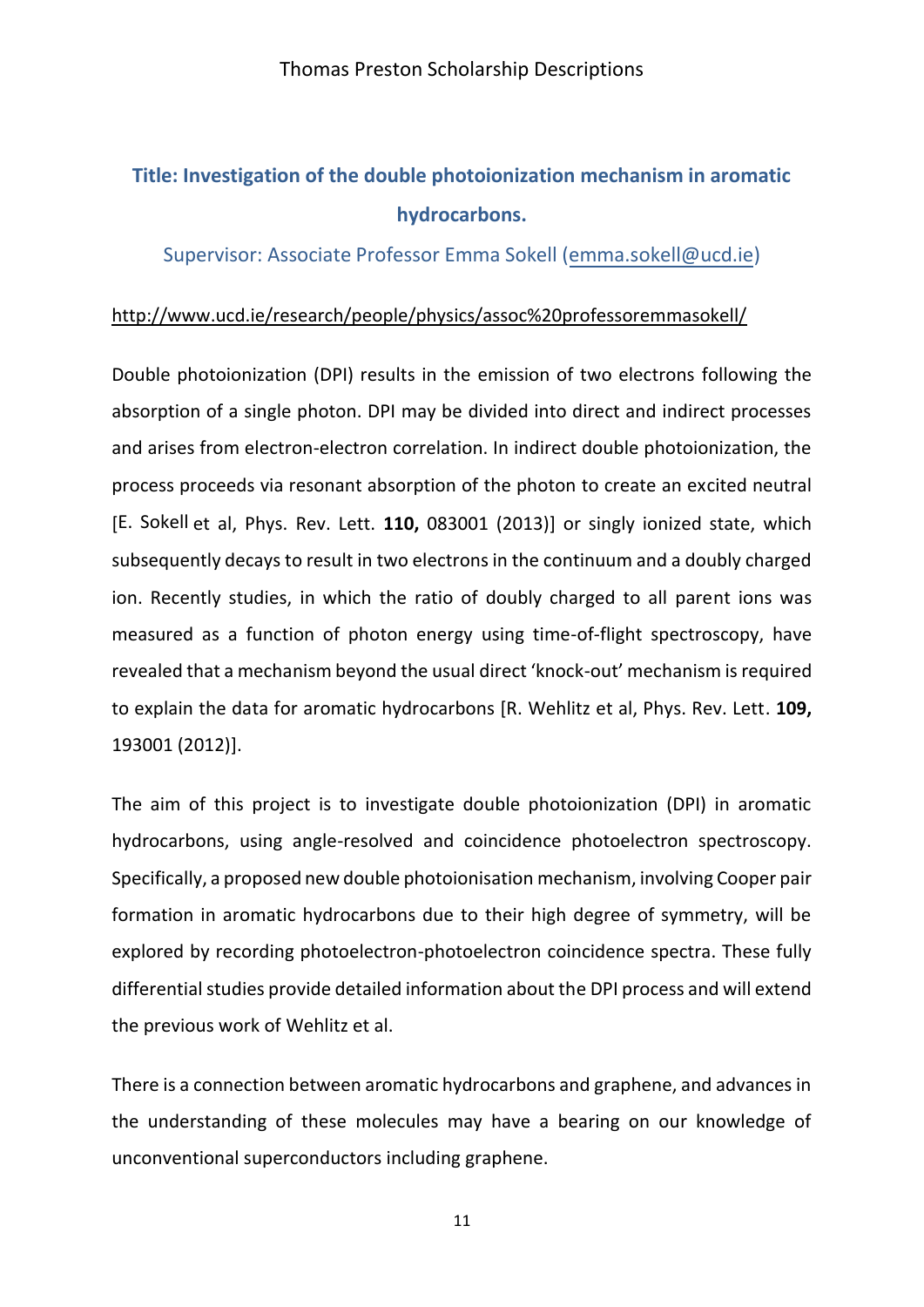# **Title: Probing electrochemical processes at the solid-liquid interface at the nanoscale with implications for energy materials and biological systems**  Supervisor: Associate Professor Brian Rodriguez (brian.rodriguez@ucd.ie)

Whereas scanning electrochemical microscopy paved the way for current detection of electrochemistry at solid-liquid interfaces with microscale resolution, the exquisite force sensitivity of scanning probe microscopy (SPM) has yet to be harnessed to probe local electrochemistry phenomena at the nanoscale, despite extensive effort. We have recently developed electrochemical force microscopy (EcFM) to measure bias- and time-dependent electrochemical processes in liquid environments with nanoscale resolution. EcFM offers the potential to proble the fundamental physics of the solidliquid interface to unravel the mechanisms of electron transfer and electrocatalysis – phenomena central to energy materials and biological systems.

There are several potential projects within this topic. Interested students can find more information in the paper below and are encouraged to contact Dr. Brian Rodriguez.

#### *Further reading:*

*L. Collins, S. Jesse, J. I. Kilpatrick, A. Tselev, O. Varenyk, M. B. Okatan, S. A. L. Weber, A. Kumar, N. Balke, S. V. Kalinin, and B. J. Rodriguez, "Probing charge screening dynamics and electrochemical processes at the solid-liquid interface with electrochemical force microscopy," Nature Communications 5, 3871 (2014).*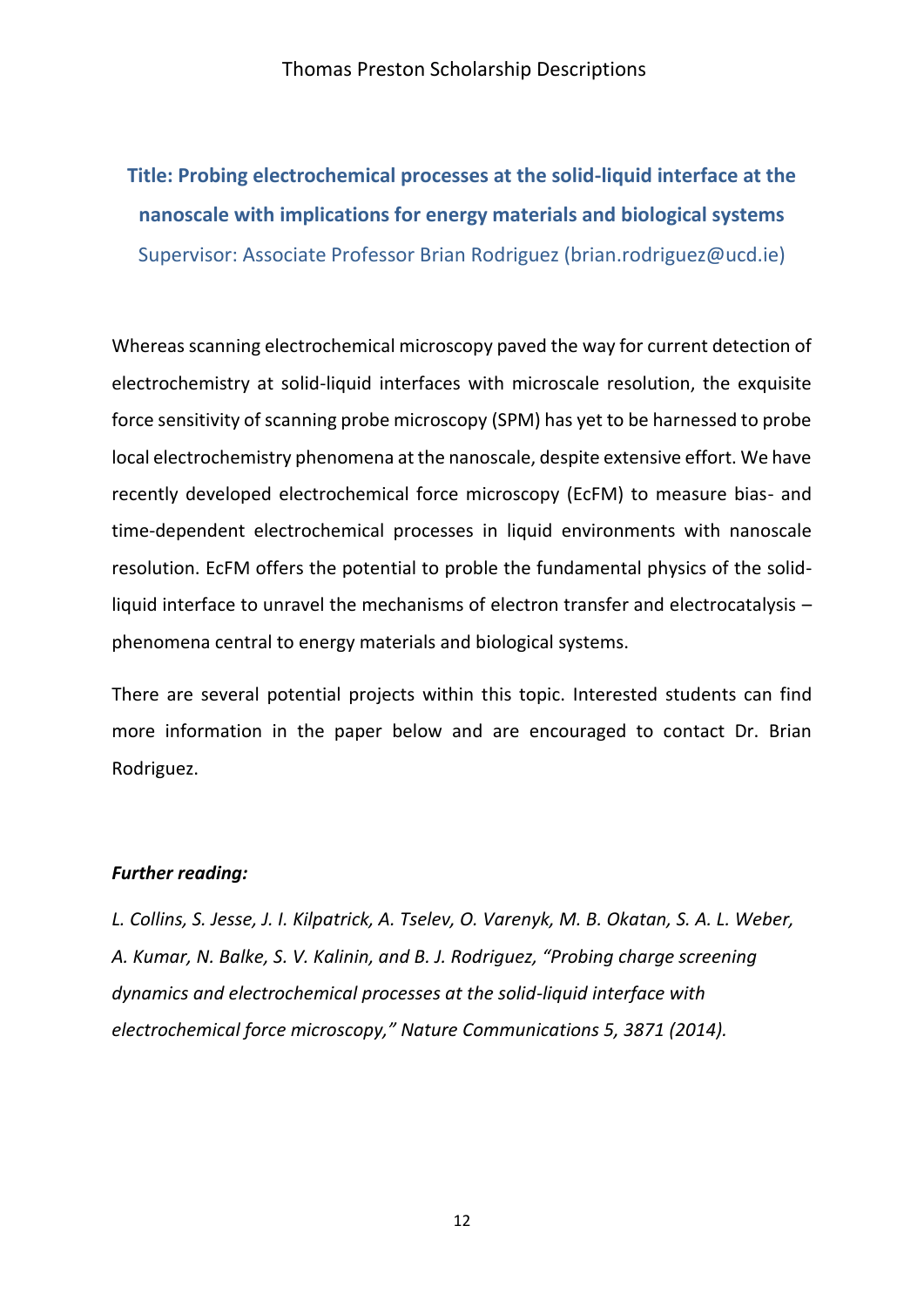### **Title: Strong coupling in molecular exciton – plasmon array systems**  Supervisor: Dr James Rice (james.rice@ucd.ie)

Developments in top-down and bottom-up nanofabrication techniques have enabled the development of active plasmonic nanomaterials such as arrays of gold nanorods with size- and shape-tunable plasmonic resonances [1,2]. Active plasmonics nanomaterials can be coupled with excitonic systems to give rise to hybrid plasmon– exciton modes (Plexcitons) when in the strong coupling regime [3-5]. Such systems when within the strong coupling limit effect changes in the optical processes of an emitter or absorber excitonic system. This offers potential to enhance or control exciton processes in excitonic systems such as organic semiconductors which offers opportunities for enhanced photonic device designs such as in light harvesting, optical sensing or artificial light sources. An understanding of light mater interactions of plasmon-exciton complexes is central in fully realizing the potential of such complexes.

A number of studies have demonstrated plasmon-exciton in the strong coupling limit between an organic exciton semiconductor and a surface plasmons and localized surface plasmons geometries. Studies have demonstrated that colloidal gold nanoshell-J-aggregate particles exhibit strong coupling between the localized plasmons of a nanoshell and the excitons of molecular J-aggregates adsorbed on its surface. The interaction of an organic exciton in a -aggregate and surface plasmon polariton modes of nanostructured hole arrays or of nanosize metallic disks with different array periods was reported to exhibit strong coupling. Tuning of plasmon– exciton coupling strength has been reported for strongly coupled exciton–plasmon states in Au nanodisk arrays coated with J-aggregate molecules achieved by changing the incident angle of incoming light, rather than changing the geometry of the plasmonic nanomaterial. Using such an angle resolved approach plasmon–exciton coupling of variable strengths was achieved.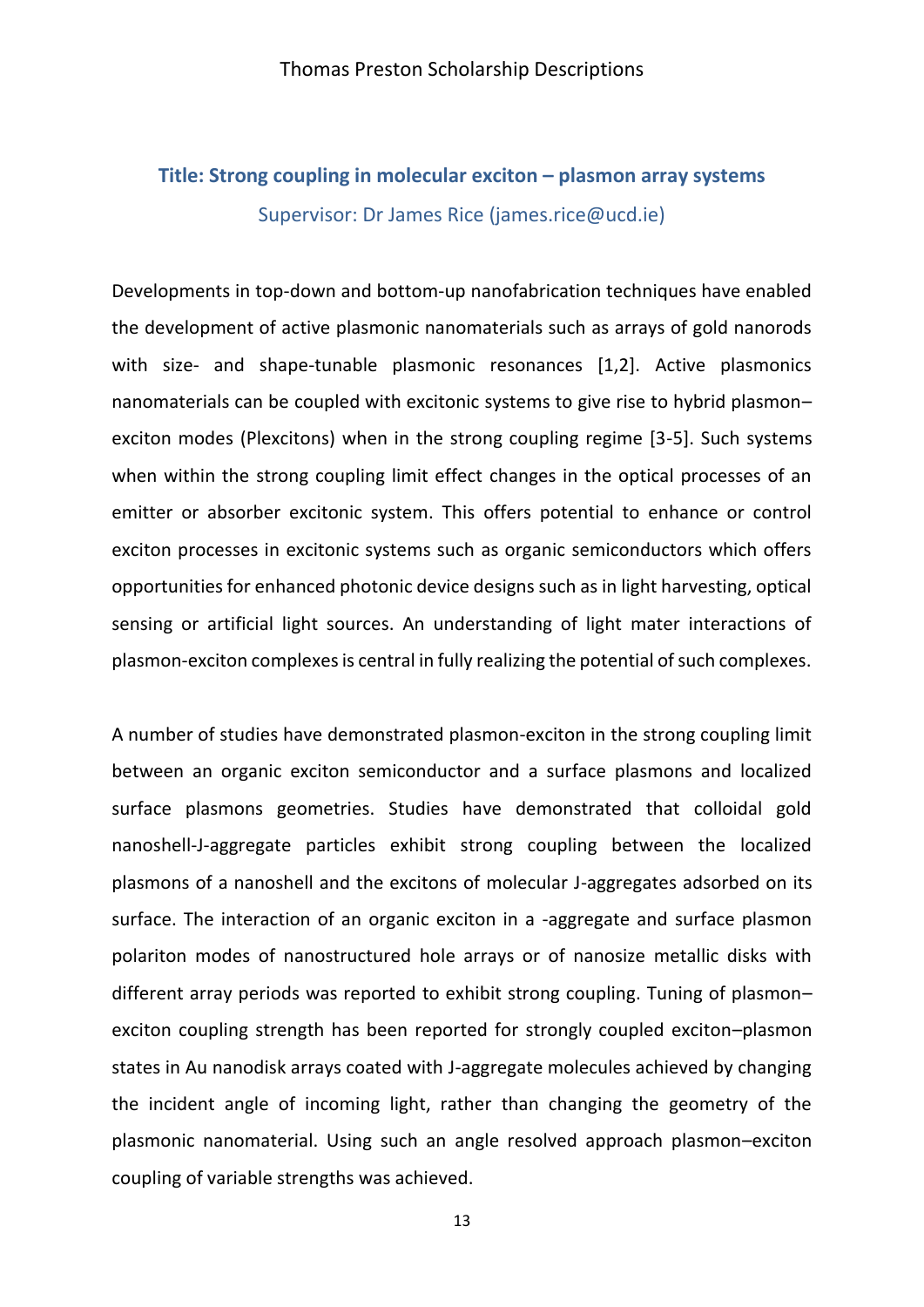We propose to demonstrate tuning/detuning of strong coupling in nanorod arrays achieved though angular tuning. Examining the properties of such systems. Assessing Rabi oscillations and fano resonances (induced transparency) through reflection and (ultrafast time-resolved) photoluminescence. In addition the examination of Raman scattering of materials under strong coupling. Assessing Raman enhancement through polariton states. [6] Examining the impact of magnetic and electric field effects on strong coupling.

### *References:*

- *1) Kabashin, A. V., P. Evans, et al. Nat. Material 8, 867 - 871 (2009)*
- *2) Damm, S., Fedele and J.H. Rice. Appl. Phys. Lett. 106, 183109 (2015).*
- *3) Barnes, W. L., Dereux, A., and T. W. Ebbesen, Nature 424, 824 (2003).*
- *4) Koenderink, A. F., Alù, A., and A. Polman. Science 348, 516 (2015).*
- *5) Purcell, E. M. Phys. Rev. 69, 37 (1946).*
- *6) Nagasawa, F et al. J. Phys. Chem. Lett., 5 (1),14–19 (2014)*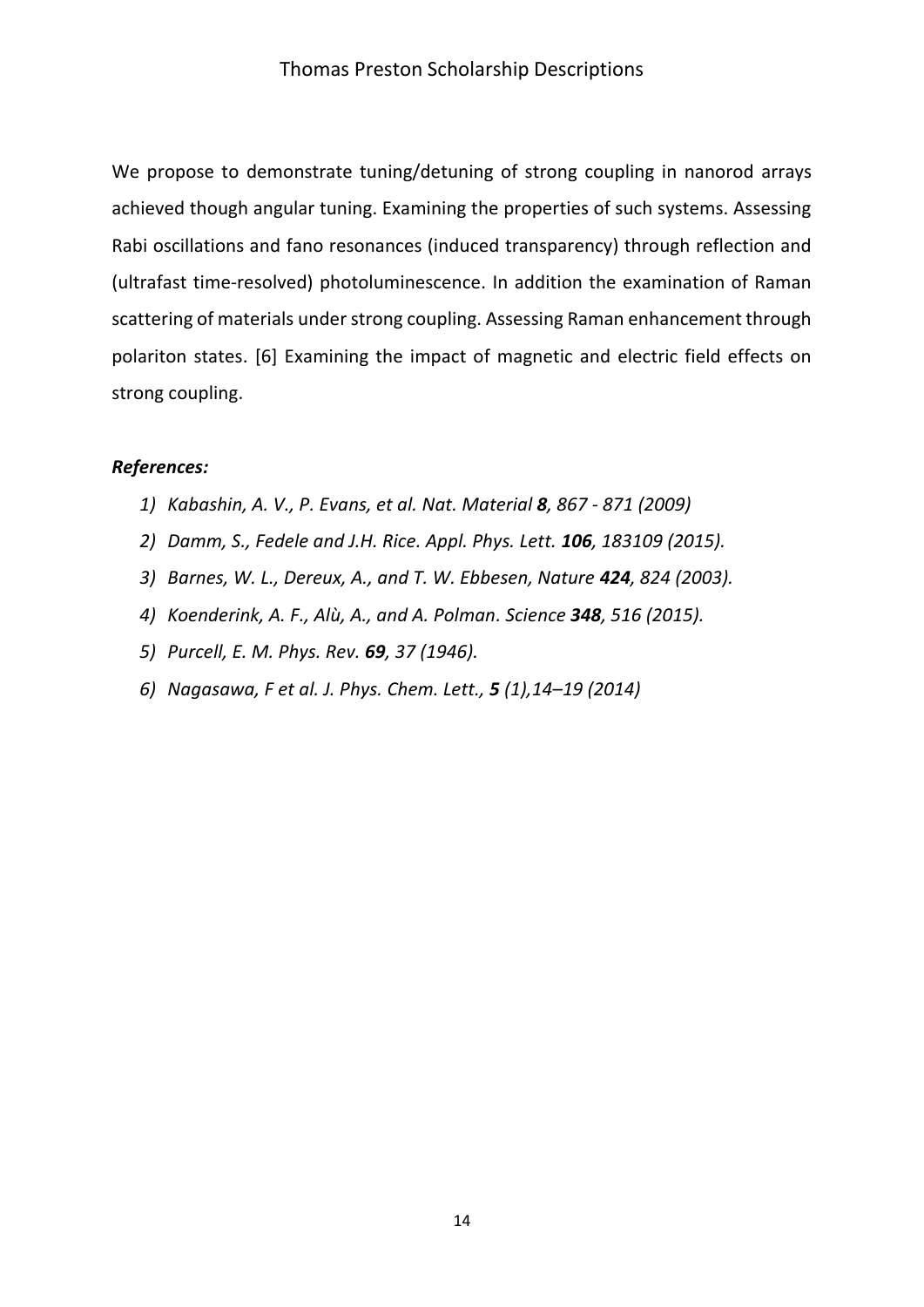# **Title: The plasma physics of particle transport and acceleration at relativistic shocks**

### Supervisor: Professor Peter Duffy (peter.duffy@ucd.ie)

Observations of many high energy astrophysical sources such as gamma ray bursts and the jets from active galactic nuclei indicate the presence of highly relativistic flows and shock waves. These shocks and flows are sites for the acceleration of particles with energies above that of the background thermal plasma. The coupling between these high energy particles and the background plasma occurs via the excitation of waves. For example, the current associated with the high energy particles streaming ahead of the shock generates resonant and non-resonant waves in the upstream region. These, in turn, act to confine and scatter high energy particles back into the downstream region allowing the Fermi acceleration process to take place. The spectrum of the energetic particles is determined by the shock strength and nature of the scattering, and is well understood in the test particle limit. This project will examine the nature of the particle spectra beyond this test particle limit - where we look at the plasma physics of energetic particle acceleration and the turbulence that they generate in a self-consistent manner in relevant astrophysical shock waves and flows. There will be two complementary approaches (1) to construct and solve simplified kinetic models to look at this problem and (2) to use MHD simulations in relativistic flows with a high energy particle current included.

### *Further Reading:*

*1) Rieger and Duffy 2016, "Shear acceleration in expanding flows", The Astrophysical Journal, Volume 483, Page 34 [\(http://adsabs.harvard.edu/abs/2016ApJ...833...34R\)](http://adsabs.harvard.edu/abs/2016ApJ...833...34R)*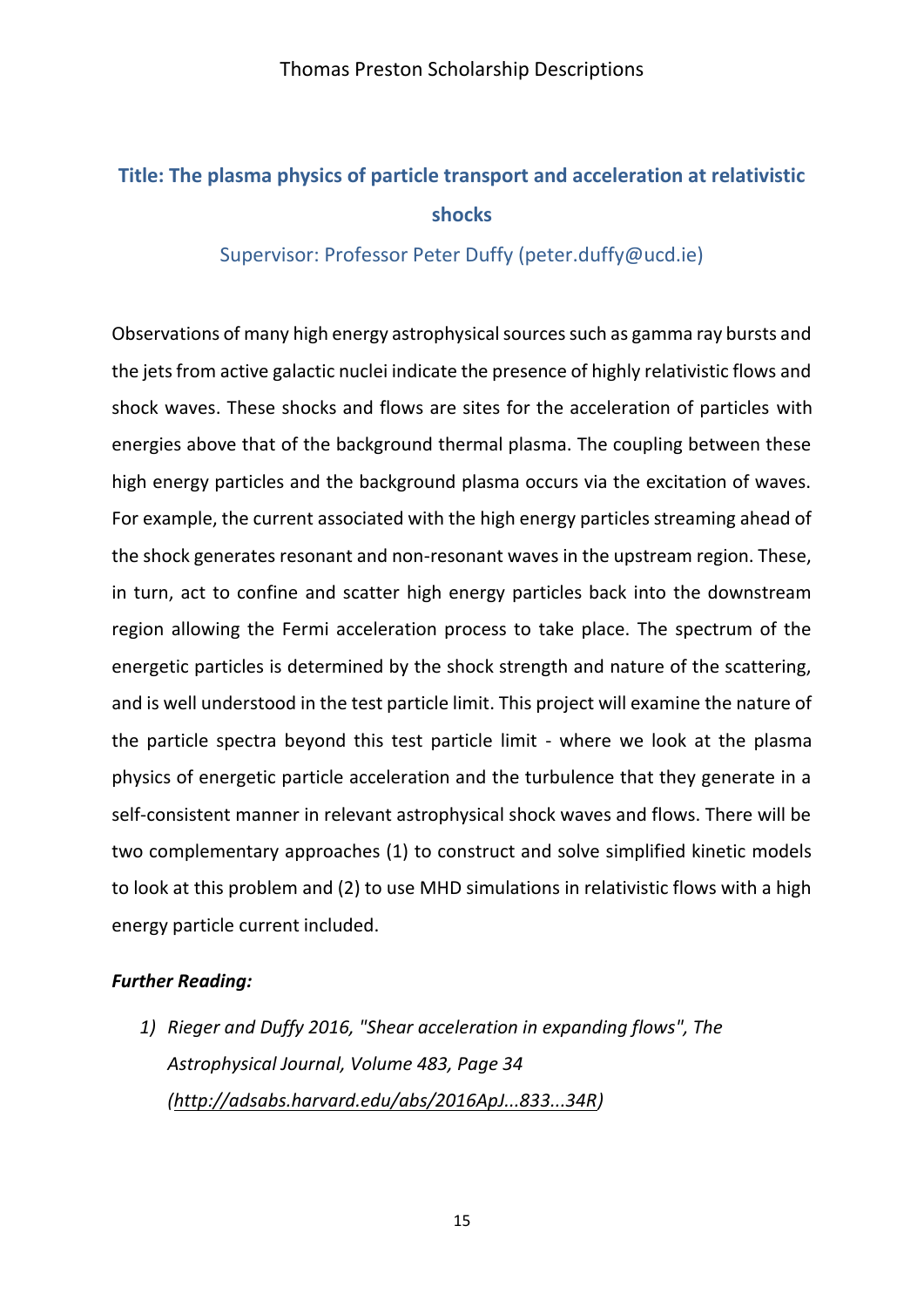2) *Reville, Kirk and Duffy 2006, "A current-driven instability in parallel, relativistic shocks", Plasma Physics and Controlled Fusion, Volume 48, Page 1741 [\(http://adsabs.harvard.edu/abs/2006PPCF...48.1741R\)](http://adsabs.harvard.edu/abs/2006PPCF...48.1741R)*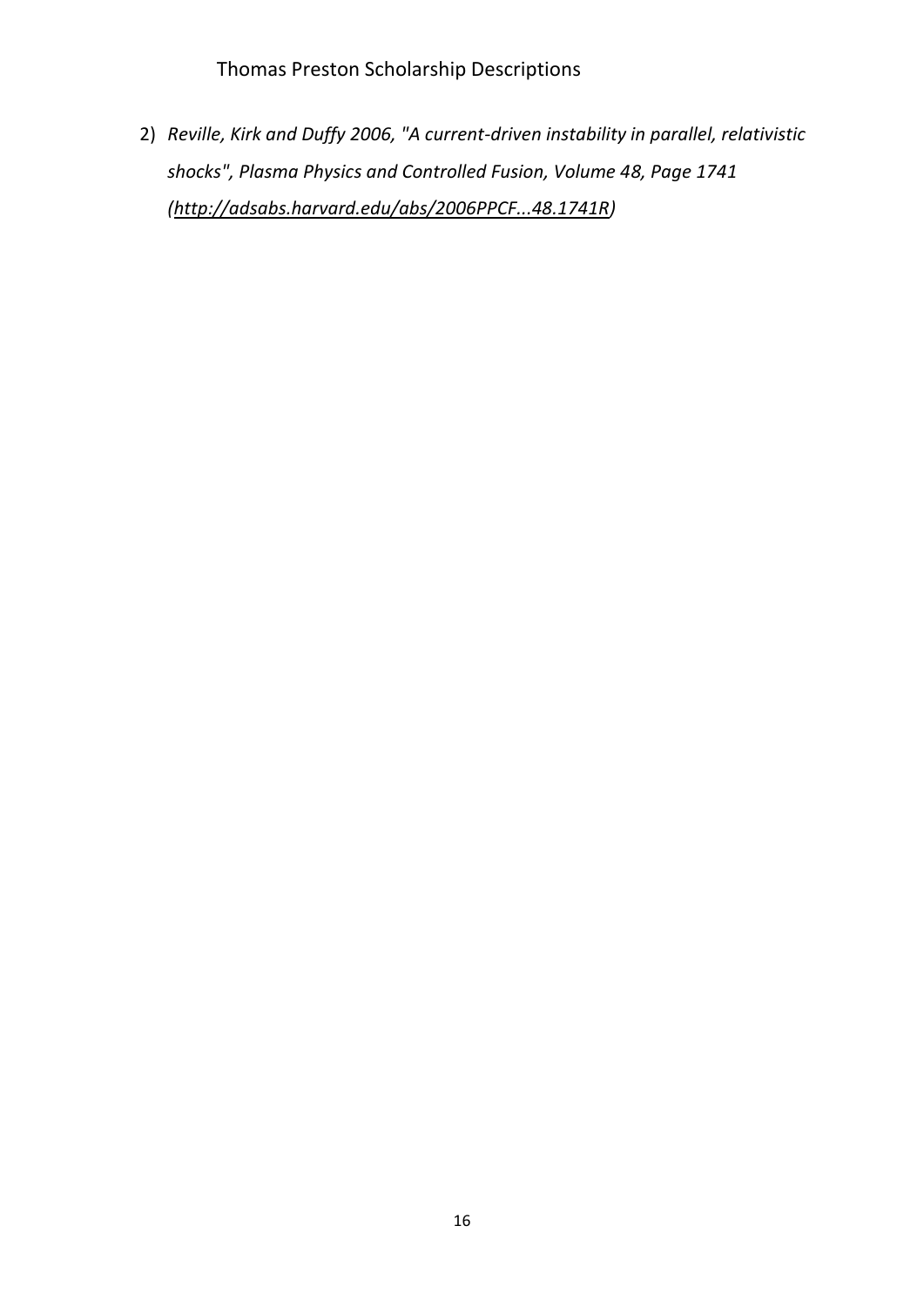### **Title: Theoretical and Computational Modeling of Dimerisation-Dependent Mechanisms on Molecular Signaling Pathways**

### Supervisor: Associate Professor Nicolae-Viorel (Vio) Buchete (buchete@ucd.ie)

In this project, we will develop computational molecular dynamics (MD) modeling and simulation methods to probe the conformational changes associated to proteinprotein interactions involving proteins responsible of key signaling processes in biological cells. For example, the MST/Hippo pathway is a key, cancer-related signaling cascade, evolutionarily conserved, that controls crucial molecular processes including apoptosis (controlled cell death) in eukaryotic cells.

By using atomistic MD, wecan now gain new understanding of the underlying chemical biophysics, by combining recent experimental information (X-ray crystallography) and systems biology studies with recent advances in accurate MD-based techniques. This approach could lead to the development of new drugs (e.g., aimed at new types of anticancer drug targets), as well as to new drug candidates that selectively interact along signaling pathways.

Using experimental information, we will simulate structural models of kinase-kinase homo- and hetero dimers using multiple representation scales, from atomistic to coarse-grained residue-level models. These data will allow us to infer the minimal models that could capture accurately the underlying statistical and biophysical mechanisms of these complex molecular systems.

To overcome the system size-related challenges in MD, we will continue to develop and use state-of-the-art Markov model-based enhanced sampling and optimization methods. Depending on the system, a variety of enhanced sampling techniques, from replica exchange to umbrella sampling and equilibrium sets of short trajectories will be employed.